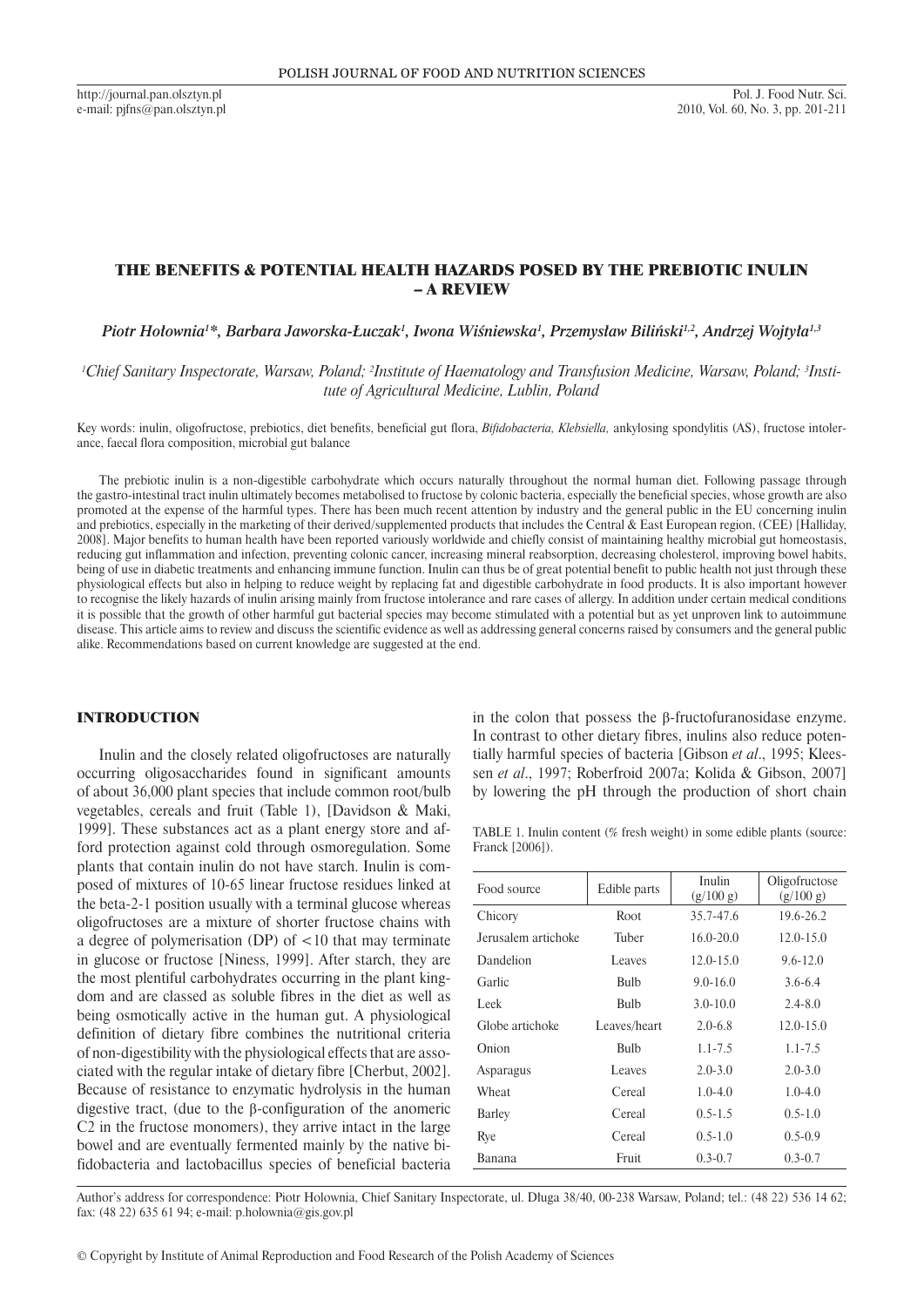fatty acids (SCFA) such as acetic, lactic, butyric and propionic acids during fermentation [Topping & Clifton, 2001]. This produces a powerful antimicrobial and inhibitory effect on many species of harmful bacteria particularly by the undissociated form of acetic acid which competitively favours lactic acid bacteria for active sites on the colonic epithelial wall [Kleessen *et al*., 1997; Fooks & Gibson, 2002]. In addition production of bacteriocins, (*e.g.* Lactacins and Lactocin), and antibiotics, (*e.g.* acidolin, acidophilin, lactocidin and bulgarican), occurs which are targeted against the pathogenic species [Gibson & Wang, 1994; Gibson & Roberfroid, 1995]. By such means a selective enhancement of the activity and growth of the beneficial gut bacteria, bifidobacteria, lactobacili, bacteriodes and eubacterium [*ibid* Gibson & Roberfroid, 1995] occurs and hence the effect is officially classified as being nutritionally prebiotic, (*defined as non-digestible food ingredients that beneficially affect the host by selectively stimulating the growth and/or activity of one or a limited number of bacteria in the colon, and thus improve host health*). Gut bacteria are comprised of over five hundred different species [*ibid* Kolida & Gibson, 2007] that include both beneficial and potentially deleterious bacteria in a balance that affects how food is digested and energy obtained. It should be however pointed out that some studies have shown that other bacterial species in the intestine can also ferment, in various degrees, inulin and oligofructoses including *Klebsiella*, E. coli and many Clostridium species which are considered less-friendly bacteria in the gut [Ochuba & von-Reisen, 1980; Roberfroid *et al*., 1998; Valyshev *et al*., 2000; Macfarlane & Macfarlane, 2006]. These studies were however performed *in-vitro* and mostly used the shorter and more fermentable chained substrates. Colonic species of bacteria are also mainly responsible for gas formation, (hydrogen and carbon dioxide), which especially occurs after ingestion of oligofructoses [Topping & Clifton, 2001]. Most people can eat 5-10 gram/day without gaseous discomfort, whereas others already have problems with just 1 gram. Industrially inulin and oligofructoses are extracted from chicory root or synthesized from sucrose and are increasingly used by manufacturers in foodstuffs and processed foods to replace fat, flour and sugar, improve taste and texture or to confer advantageous technological properties such as gelling [Franck, 2002]. For example isolated inulin is added to replace fat in products, such as salad dressing while sweet-tasting oligofructose is added to products, such as fruit yogurts and desserts *etc*. [Kaur & Gupta, 2002; *ibid* Franck, 2002]. They are also used in fibre supplements which may offer more health benefits than other fibers such as bran or cellulose. From a nutrition labelling perspective, inulin and oligofructoses are not only prebiotic dietary fibres they are also low-calorie carbohydrates 6.3 kJ/g (1.5 kcal/g) resulting from their fermentation in the colon [Roberfroid, 1999].

#### Health benefits of inulin; in summary

The positive effects of inulin in the human diet, [Macfarlane *et al*., 2006b; Wong & Jenkins, 2007; Leenen & Dielemen, 2007; Guarner, 2007; *ibid* Roberfroid 2007a; *ibid* Kolida & Gibson, 2007] and in animal models [Loh *et al*., 2006; Scholz-Ahrens & Schrezenmeir, 2007] are many and have been widely documented in the scientific literature although in some cases the health benefits have yet to be convincingly demonstrated [*ibid* Macfarlane *et al*., 2006b]. As mentioned previously inulin and oligosaccharides produce a bifidogenic effect in the intestine by providing substrates for beneficial bacteria, (bifidobacteria & lactobacilli), to thrive on which result in many benefits to health seen both in human and animal studies. One of these is safeguarding against gastrointestinal and systemic infection. This is achieved by effects on the intestinal mucosa where deepened crypts, higher villi and more goblet cells are observed together with a thickening of the colonic epithelial mucus. In addition it is likely that, through inulin, the antagonistic and competitive action of the bifidobacteria and lactobacilli with pathogens coupled with a trophic effect on the intestinal lining could be responsible for securing against intestinal infection [Topping & Clifton, 2001; *ibid*  Guarner, 2007]. Indeed, many recent studies of critical health conditions have investigated the effect of inulin and oligosaccharides on preventing bacterial translocation [Rayes *et al*., 2002a; Anderson *et al*., 2004; *ibid* Roberfroid, 2007a]. Other frequently reported health benefits consist of improving bulk and gut motility *i.e.* bowel habits and constipation [Kleessen *et al*., 1997], (through increasing faecal biomass and water content of the stools), prevention of colonic cancer through SCFA [Emenaker *et al*., 2001; Miyauchi *et al*., 2004] treatment of Chronic Inflammatory Bowel Disease [Leenen & Dieleman, 2007], regulation of appetite through modulating the secretion of gastrointestinal peptides [*ibid* Roberfroid, 2007a], increased mineral absorption of calcium, iron & magnesium [Weaver, 2005], reducing lipogenesis and occasionally cholesterol especially in hyperlipidaemic subjects [*ibid* Davidson & Maki, 1999; Letexier *et al*., 2003] although the precise mechanism remains unclear, replacing sugar in the treatment of diabetes [Wong & Jenkins, 2007] and enhancing immune system function, particularly during its development in infants [Veereman, 2007]. In other recent studies on infants, prebiotics have been effective in reducing atopic dermatitis and other allergies through apparently modulating post-natal immune development [Moro *et al*., 2006; Arslanoglu *et al*., 2008] and are well tolerated in full term infants [Rao *et al*., 2009]. Furthermore due to the detrimental changes in the gut bacteria of elderly people, where the mortality of GI infections are 400 times higher than in younger people, the effect of a diet containing prebiotics has seen some reduction in disease [Tuohy, 2007]. Inulin is thus regarded as a "functional food" *i.e.* "*a food when consumed in the course of the daily diet, that has specific physiological benefits"*. However, much further research is necessary for the understanding of the mechanisms underpinning some of these effects [*ibid* Roberfroid, 2007a]. Another beneficial and fairly recent use of inulin is as a constituent of products termed synbiotics [Bengmark & Martindale, 2005]. These are composed of both probiotic bacteria and prebiotic sugars thereby in effect providing the combined advantages of added beneficial bacteria and increased amounts of endogenous beneficial bacteria. These can be found in various foods such as yogurts, milk, cream cheeses as well as supplements [Crittenden *et al*., 2001; Boehm *et al*., 2002; Casiraghi *et al*., 2007]. Indeed this strategy has also been shown to be an effective clinical treatment in various inflammatory diseases of the large bowel such as ulcerative colitis and others [Furrie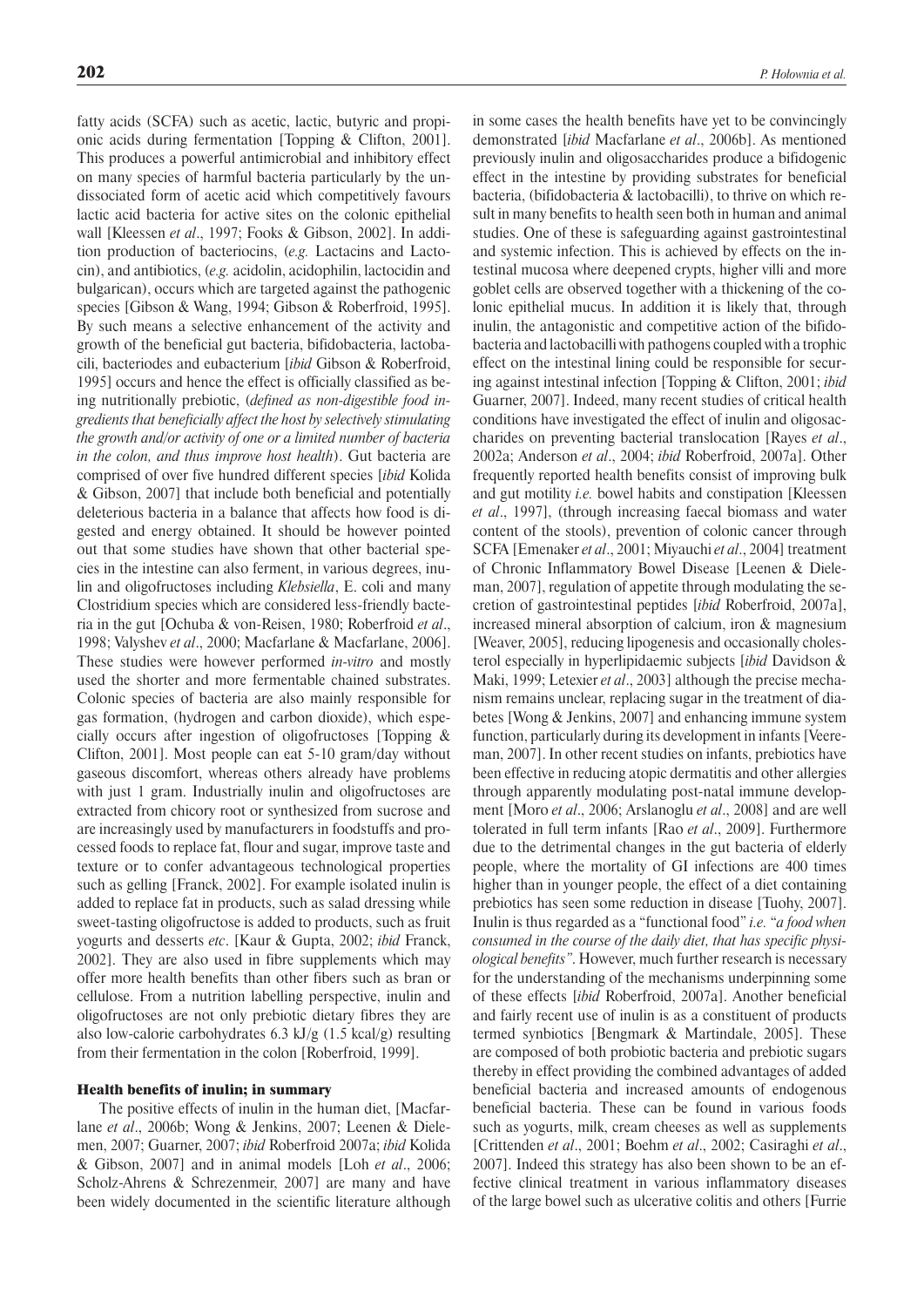*et al*., 2005; *ibid* Guarner 2007; Olah *et al*., 2007; Haskey & Dahl, 2009], in trauma patients [Kotzampassi *et al*., 2006], and elderly people more at risk of gut infection [Bartosch *et al*., 2005]. Mixtures of these probiotics and prebiotics have also significantly reduced the rate of postoperative infections in liver transplant patients and those after abdominal surgery [*ibid* Rayes *et al*., 2002a,b]. A study on patients in intensive care with sepsis showed that there were no differences in gut permeability in patients receiving symbiotics and controls but that the incidence of pathogenic bacteria had decreased significantly in the former [Jain *et al*., 2004]. Another useful and related role for inulin, (and other undigestible oligosaccharides), is as an inert coating in the delivery of drugs targeted to the colon [Chourasia & Jain, 2004].

# Negative aspects; in summary

The disadvantages in taking inulin are several and in the first instance relate to fructose malabsorption [*ibid*  Davidson & Maki, 1999; Shepherd & Gibson, 2006;], leading to somewhat uncomfortable symptoms *e.g.* gas, bloating, cramps, abdominal pain, diarrhoea. This condition affects 30-40% of the population but can be alleviated in various ways such as by limiting the intake of inulin to 0.5 g/meal, gradually increasing intake or consuming roughly equimolar amounts of glucose with fructose. Human tolerance to inulin depends on chain length and dosage taking into account the ambient levels of the bacterial colonic population. It is seen that the adverse abdominal symptoms increase with increasing dose and decreasing chain length [Rumessen & Gudmand-Hoyer, 1998; Rossi *et al*., 2005; Stewart *et al*., 2008] as a result of more rapid fermentation of the shorter chain oligosaccharides [*ibid* Roberfroid *et al*., 1998; Stewart *et al*., 2008]. Studies in normal individuals have generally indicated 20 g/day inulin is well tolerated with DPs ranging from 10-60 [Carabin & Flamm, 1999; Bruhwyler *et al*., 2008] and that a 50% effective dose in causing diarrhoea is 30 g/day [Briet *et al*., 1995]. Certainly there seems to be no problem at 10 g/day [Bouhnik *et al*., 1999]. There also appears to be little difference between the sexes. Furthermore it is suggested [Coussement, 1999] that human tolerance to inulin can be classified into 3 groups; non-sensitive persons tolerating 30 g/day and higher, sensitive persons with some undesirable symptoms at 10-20 g/day and very sensitive persons experiencing undesirable symptoms at  $\langle 10 \text{ g}/\text{day} \rangle$ . Set against this background it is generally accepted that 5-8 g/day of inulin is sufficient for a desired bifidogenic effect [*ibid* Kolida & Gibson, 2007]. There have also been a few recent reports of allergic actions to inulin in food and it is generally regarded possible that in time these may increase as awareness of this likelihood grows. It should also be mentioned that another potential, (and controversial), but still unproven association exists in the form of the aforementioned *Klebsiella* gut bacteria. It has been demonstrated in some studies, (see introduction) that inulin and other indigestible oligosaccharides may provide a rich nutrient source for *Klebsiella* as well as other types although this has really only been demonstrated *in vitro*. It has also been long recognised that other pathogenic bacteria, such as Salmonella, Shigella, Clostridia, Staphylococcus aureaus, Candida albicans, Campylobacter jejuni, Escherichia coli, Veillonella, as well as *Klebsiella*, possess a potential ability of causing disease and detrimental local and systemic effects if allowed to overspread due to imbalances of gut microflora [Elmer *et al*., 1996]. Extensive research demonstrates the benefits of bifidobacteria and lactobacilli in maintaining control over, disease-causing organisms thus preventing dysbiosis and any resulting disease in the large bowel [*ibid* Kolida & Gibson, 2007]. However in cases of gut infection, the *Klebsiella* bacteria has been for some time now linked by association to ankylosing spondylitis (AS) through a possible mechanism of cross-reaction with antigens present on this bacterial strain [Rashid & Ebringer, 2007a]; AS being an arthritic autoimmune disease of the spine, (due to its response to immuno-suppressive medication), of as yet unknown aetiology but with a strong genetic component. Its frequency is approximately 0.1-0.2% of the population. A more general concern sometimes opined on various nutrition websites, [Crow, 2001; Gottschall, 2005; Donovan, 2007], is that changing the bacterial composition of the gut by artificial means, (*i.e.* through supplements), to favour a particular group over others may be potentially dangerous as the intestinal bacterial population and their interactions are very complex and still relatively poorly understood.

## General discussion

Clearly inulin has therefore many advantageous and significant actions. Inulin and oligofructose are an important part of the daily diet of most of the world's population today and indeed since time immemorial they have been consumed in foods with no human awareness of there being any specifically related problems. The average daily consumption for inulin and oligofructose is estimated to be between 1 and 4 g in the USA [Moshfegh *et al*.,1999], with a higher intake of 3 to 11 g seen in Europe [Van Loo *et al*., 1995]. However historically, the dietary intake of inulin has been significantly higher than currentday consumption estimates. This can be compared to the total fibre intakes in the United States & Europe of approximately 12-25 g/day where most individuals consume far less dietary fibre than the recommended daily value (DV) set at 25 g [*ibid* Carabin & Flamm, 1999]. For example in the UK the average figure is 9.7-15.2 g [British Nutrition Foundation, 2007], whereas in Poland according to data available from a comprehensive survey demonstrated levels of 27.1 g for males and 23 g for females [Szponar *et al*., 2003]. Because both inulin and oligofructose are macroingredients, it is difficult to apply classical toxicology tests [*ibid* Coussement, 1999]. Some high dose animal tests have been performed however none revealed any toxic effects. These included assessing mortality, morbidity, target organ toxicity, reproductive or developmental toxicity and carcinogenicity [i*bid* Carabin & Flamm, 1999]. Several *in vitro* studies have also shown the absence of mutagenic or genotoxic potential [Clevenger *et al*., 1988]. The safety of inulin and oligofructose for use in foods has been positively evaluated by a plethora of clinical studies [*ibid* Guarner, 2007] and authorities worldwide [FDA, 2002] and as a result, both inulin and oligofructose are defined as food ingredients by most countries, where in food products their use is unrestricted and where they are labelled as dietary fibres [*ibid* Coussement,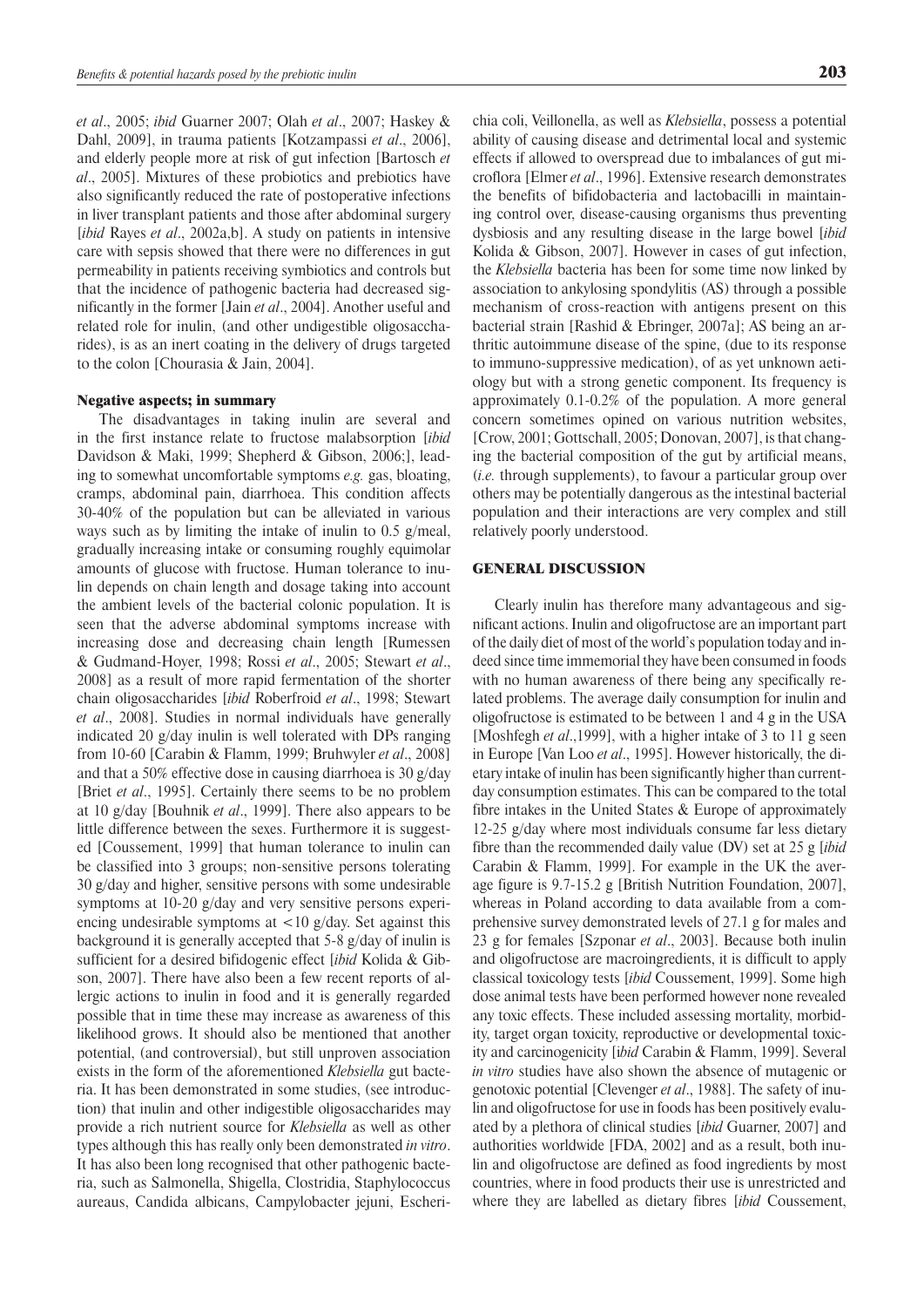1999]. A food (ingredient) is regarded as functional if it is satisfactorily demonstrated to affect beneficially one or more target functions in the body beyond adequate nutritional effects and it is clear that inulin and oligofructose fulfill these criteria many times over. However for the purposes of food safety, the discussion is now mainly focused on dealing with the negative aspects as described above together with some marketing issues relevant to safety. According to conventional wisdom gastrointestinal intolerance to inulin and oligofructoses, are really the only convincingly proven basis for limiting the use of such fibre in the human diet. However in addition there are other potentially possible and perhaps serious problems referred to in the literature which this review is thereby behoved to discuss.

# Inulin/Fructose intolerance

Intolerance to fructose consists of either of two separate disorders of metabolism known as Fructose Malabsorption (FM), (approx. 1:3 frequency) or the quite rare, but serious condition of Hereditary Fructose Intolerance, (HFI), with an approximate frequency of 1:20,000. In the latter [Yasawy *et al*., 2009] the liver enzyme fructose 1-phosphate aldolase is absent and causes a build up of fructose-1-phosphate which, through product inhibition, then inhibits the breakdown of glycogen and synthesis of glucose thus resulting in acute hypoglycemia after fructose has been consumed. Accompanying symptoms consist of severe abdominal pain and vomiting and in infants suffering from this condition, hepatic and renal failure leading to death is seen when fructose is consumed in a sustained fashion. HFI is treated by strictly removing fructose from the diet. This requires considerable self-discipline and would obviously include all inulins and oligofructoses but sufferers can lead a normal life, nevertheless fructose can always be consumed accidentally. Fructose malabsorption occurs when there is a defect in a specific transport protein in the intestinal enterocytes either through its absence or inactivation [Helliwell *et al*., 2000]. The condition can be inherited or acquired or result from an impairment of the intestinal lining due to disease, (*e.g.* Coeliac) [Born, 2007]. Fructose is therefore not absorbed and passes to the large bowel and if inulin is present it will add to the fructose load [Shepherd & Gibson, 2006] which is rapidly fermented by the intestinal bacteria to short chain fatty acids and gases, predominantly hydrogen, carbon dioxide and methane. The physiological outcome of these changes consist of increasing the osmotic load, providing substrate for rapid bacterial fermentation, changing gastrointestinal motility, promoting mucosal biofilm and altering the profile of bacteria. This can be of clinical significance in subjects with existing disorders of the bowel such as irritable bowel syndrome where these effects become more readily pronounced. The gases formed cause the main problems; flatulence, bloating, diarrhoea and abdominal pain. Also if the initial bacterial population of the colon is unbalanced, (*i.e.* dysbiosis), then the worse the symptoms of intolerance will be although this may be ameliorated by taking probiotics. The condition is unpleasant but is nowhere near as serious or life threatening as HFI. The threshold in sensitivity varies widely among individuals *e.g.* 1-20 g and also depend on the type of food in which inulin or oligofructose is

incorporated. Its treatment is to limit fructose/oligofructose by adopting special diets tailored to the individual [*ibid* Shepherd & Gibson, 2006]. This would therefore apply to inulin where various recommendations have been made; the chief being to limit inulin intake to <0.5 g per serving. Various categories of sensitivity have also been proposed [*ibid* Coussement, 1999] as defined previously in the 'negative aspects ' section however it is important to always take into account the amounts and types of flora initially present in the colon [Roberfroid, 2007b] where this should be analysed prior to assigning any classification. An alternative treatment for fructose malabsorption that is effective in some cases [*ibid* Shepherd & Gibson, 2006] is to select those foods that contain an equimolar ratio of fructose and glucose or those in which fructose is given as sucrose [Rumessen, 1992], where the presence of the latter stimulates the activity of the fructose intestinal carrier GLUT-5 [Truswell *et al*., 1988]. Alleviation of many of the symptoms in some patients with FM can thus be achieved [*ibid* Born, 2007].

#### Inulin allergy

There have been only a few documented cases of anaphylactic reaction to inulin arising from dietary sources [Bacchetta *et al*., 2008 ] which also includes processed foods [Gay-Crosier *et al*., 2000], where the presence of anti-inulin IgEs have been confirmed [Franck *et al*., 2005]. There is a possibility that more cases may arise with a wider use of inulin in food especially when processed or in the form of supplements. There have also been a few cases of an allergic response [*ibid* Bacchetta *et al*., 2008] in circumstances where inulin is injected into the circulation when used as a clinical marker in the standard clinical chemistry method of measuring glomerular filtration rate [Tsinalis, 2009].

## Effects of *Klebsiella*

It is well recognised in certain examples of disease, *e.g.* Acute Disseminated Encephalomyelitis (ADEM), Guillain-Barré Syndrome, Graves Disease *etc*., that bacterial/viral infections may act as environmental triggers inducing or promoting autoimmune disease in genetically predisposed individuals [Strieder *et al*., 2003; Tenembaum *et al*., 2007; Berlin *et al*., 2007]. It is also suspected that other common autoimmune diseases of unknown aetiology may also have a close association with infection, *e.g.* Rheumatoid Arthritis [Hvatum *et al*., 2006; Rashid & Ebringer, 2007b], Multiple Sclerosis [Ascherio & Munger, 2007], Kawasaki Disease [Rowley *et al*., 2008] *etc*. but definitive evidence is still lacking. A possible mechanism for inducing an immune response could be through molecular mimicry of microbial peptides to self tissues [*ibid* Berlin *et al*., 2007] which is a commonly seen phenomenon. This may be the case in the autoimmune disease Ankylosing Spondylitis (AS) of as yet unknown aetiology however it has been proposed for some time now that an infection by the opportunistic *Klebsiella* bacterium and perhaps others may be a cause or a factor perpetuating this condition [Schwimmbeck *et al*., 1987; Pollanen *et al*., 2009]. AS is a chronic, painful, degenerative inflammatory arthritis primarily affecting the spine and sacroiliac joints. AS is a member of the group of the autoimmune spondyloarthropathies with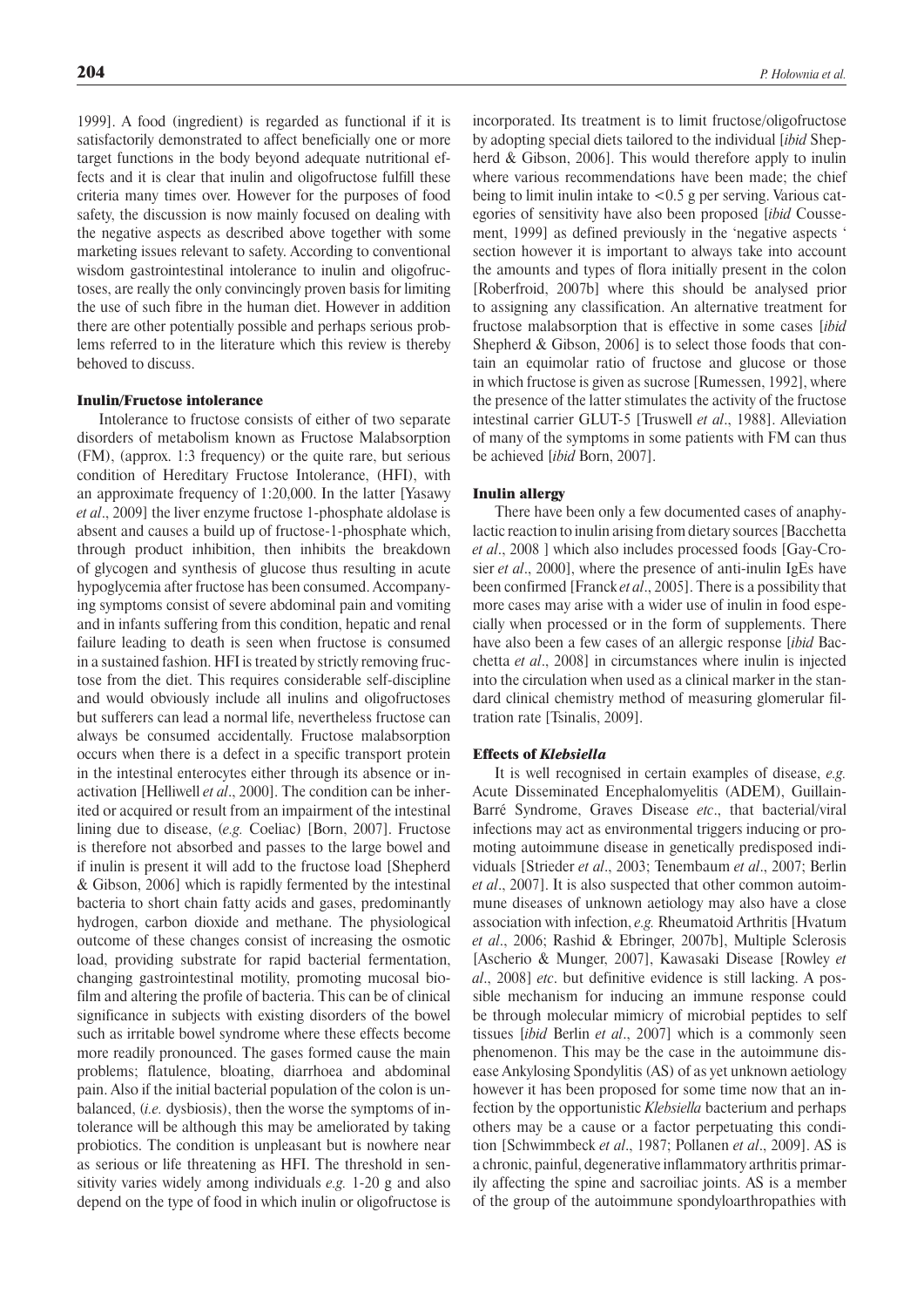a strong genetic influence where about 90-95% of patients express the HLA-B27 genotype [Sheehan, 2004], compared to 7% of the general population. Family history of the disease is common. Since only 1% of individuals who have positive findings for HLA-B27 develop the disease, the trigger is likely an unknown environmental factor in patients who are genetically predisposed. Also implicated in AS are cytokines, (*e.g.,* tumour necrosis factor alpha, interleukin-1), CD4+ T lymphocytes as well as two genes ARTS1 and IL23R recently identified to be associated with AS that seem to have an important effect on immune function [Brown, 2008]. Although specific autoantibodies cannot be detected, its response to immunosuppressive medication has prompted its classification as an autoimmune disease. Other alternatives have long been proposed [Edmonds *et al*., 1981; Geczy & Yap, 1982] but have now generally fallen by the wayside and are discussed no further. Current evidence for *Klebsiella* being this unknown environmental factor causing AS [Ebringer, 1992; *ibid* Rashid & Ebringer, 2007a] is really through "guilt by association" and can be summarised as follows; (1) Molecular mimicry of *Klebsiella* with HLA-B27 [Ebringer, 1989; *ibid* Lahesmaa *et al*., 1991; Ebringer & Rashid, 2007a;]; (2) *Klebsiella* microbes can be isolated from patients with AS during the active disease phase [Ebringer, 1978, *ibid* Rashid & Ebringer, 2007a]; (3) elevated titres of anti-*Klebsiella* antibodies can be identified in the sera of active AS patients [Mäki-Ikola *et al*., 1997a; Ahmadi *et al*., 1998; Tiwana *et al*., 1998; Wilson *et al*., 2003]; (4) presence of faecal *Klebsiella* in many AS patients [Hunter *et al*., 1981; Kuberski *et al*., 1983]. This is also supported by studies that have demonstrated an increased intestinal permeability in AS [Wendling *et al*., 1990; Mielants *et al*., 1991] where the associated asymptomatic gut inflammation [Lamarque *et al*., 2003], may be a factor in its pathogenesis especially in cases of fructose intolerance. If this were the case it can thus be argued that an important part of treating AS is to reduce the levels of *Klebsiella* thereby reducing the stimulus for immune cross reactivity and also decrease the gastrointestinal inflammation and the resultant permeability. This could be achieved in part through a diet low in starch and nondigestible carbohydrate [Ebringer & Wilson, 1996] including the prebiotic inulins and oligofructoses, where it is pertinent to again note that inulin and fructo-oligosaccarides can stimulate the production of pathogenic and opportunistic bacteria, such as *Klebsiells*, but only *in vitro* using pure cultures, as opposed to for *e.g.* faecal slurries, where the effects, in the former, of significantly lowering the pH and the release of substances toxic to harmful bacteria by other colonic bacteria are not seen. Moreover it could equally well be argued that *in vivo* these prebiotics could actually be beneficial, in the absence of fructose malabsorption, due to their inherent bifidogenic effect. Many other studies indeed do not confirm the *Klebsiella* hypothesis and the topic remains controversial [Amor & Toubert, 1997; Mäki-Ikola *et al*., 1997b; Spondylitis Association of America, 2009] where it is argued that the evidence for a correlation between *Klebsiella* and AS is circumstantial so far [Ardicoglu *et al*., 1996; Khan, 2002a], no infectious trigger has been established [Khan, 2002b] and that the efficacy of low-starch diets like the Ebringer diet [Ebringer, 1996], has not yet been fully scientifically evaluated [*ibid* Khan, 2002a;

*ibid* Spondylitis Association of America, 2009] although some supporting evidence does exist *e.g.* elimination of cow's milk products in the diet was shown to improve the symptoms of AS [Appelboom & Durez, 1994]. Conversely many studies [Sprenkels *et al*., 1996; Toivanen *et al*., 1999; Stone *et al*., 2004; *ibid* Sheehan, 2004] find no support for the role of *Klebsiella* in the aetiology of primary AS. Furthermore the increase in anti-*Klebsiella* antibodies have not been confirmed in other studies [Singh *et al*., 1986; Cameron *et al*., 1987; O'Mahony *et al*., 1992; MacLean *et al*., 1992; Mäki-Ikola *et al*., 1997b; *ibid* Stone *et al*., 2004], nor have increases in faecal *Klebsiella* been seen in patients with AS compared to controls [van-Kregten *et al*., 1991; Toivanen *et al*., 1999; Stebbings *et al*., 2002] and the molecular mimicry between certain *Klebsiella* proteins (*e.g.* nitrogenase, pullulanase) with HLA-B27 has also not been confirmed [Kinsella *et al*., 1984; Georgopoulos *et al*., 1985; de Vries *et al*., 1992; Russell & Suarez Almazor, 1992; Lahesmaa *et al*., 1993]. An important issue is the specificity of antibodies [O'Mahony *et al*., 1992; Russell & Suarez Almazor, 1992] and the non-specific immune response to an underlying inflammatory bowel disease seen in AS and other conditions such as Crohn's disease and rheumatoid arthritis [Cooper *et al*., 1988]. It is seen that current medical opinion on AS does not to regard bacterial infection as a causative agent but does still recognise a possibility of this existing. It is however generally accepted that further and more comprehensive studies are required to resolve this issue [Ebringer, 1992]. Also antibiotic therapy directed against *Klebsiella* in AS patients have to date been equivocal and thus do not firmly support a role of *Klebsiella* in AS [Smieja *et al*., 2001; Ogrendik, 2007] and in fact do not form part of any standard medical treatments currently recommended [Zochling *et al*., 2006; Clegg, 2006, Khan & Akkoc, 2006]. AS associated with immune dysregulation has been linked to other factors such as trauma [Olivieri *et al*., 1991], delayed hypersensitivity. [Kapoor, 1993] and reactive arthritis and Reiter's syndrome following hepatitis B vaccination [Hachulla *et al*., 1990; Hassan & Oldham, 1994]. Another very recent study [Ebringer *et al*., 2007] has also suggested a similar link between the *Klebsiella* and Crohn's disease through molecular mimicry and suggested treatments include antibiotics and low starch diets used in conjunction with traditional treatments. This is however in contrast to the findings of another study where fructo-oligosaccarides supplementation is seen to decrease Crohn's disease activity [Lindsay *et al*., 2006] although admittedly this excluded starch *per se.*

## Perceived bacterial imbalances of the GI tract

A number of common concerns regarding inulin supplements can be frequently found on various internet sites related to health and food and so are briefly addressed here, including companies with seemingly likely business interests in either promoting inulin [Starling, 2009] or banning its use in its supplements [Natren, 2003]. Although the health benefits of inulin are generally acknowledged it is recommended that a healthy and natural intake of inulin should be through the diet and not through refined, concentrated forms as found in some supplements. The valid concern is that a large concentrated and purified dose may cause unpleasant side ef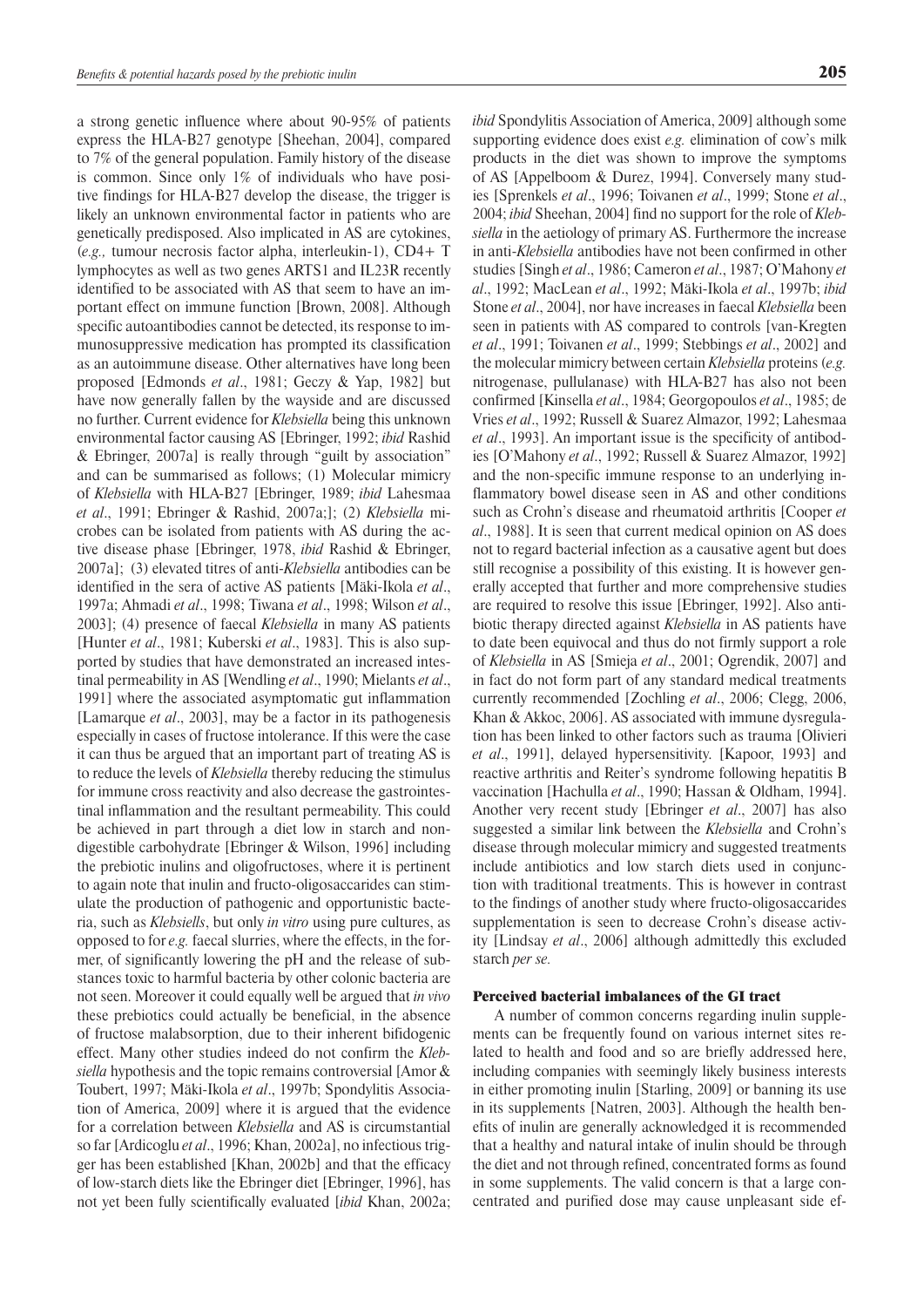fects, alluded to previously, or as yet unknown effects when taken long term. As a general principle the opinion is that all ingredients present in whole foods work harmoniously with each other and just as refining a single ingredient and calling it "medicine" or an additive, from past history, often results in adverse effects *e.g*. sucrose, corn syrup *etc*. Another concern about inulin supplements is that they unnaturally alter the balance of microbes in the gut and that as this is a very complex and poorly understood system and changes to promote certain bacteria over others is potentially dangerous. Certainly it is scientifically recognised that the gut microflora is a very complex system [Eckburg *et al*., 2005] however since the advent of prebiotics 12 years ago together with the rapid development of new molecular technologies [*ibid* Eckburg *et al*., 2005] great progress has been made in the understanding of the effects of inulin/prebiotics, gut flora composition, their environment and interactions. Admittedly there is much still to learn and discover but there is little evidence, from a large and growing amount of work to date that conclusively shows any deleterious effects through microbial imbalances. It is also recognised that possible interactions between health promoting and potentially harmful bacteria can in fact be beneficial provided the latter are present in limited amounts [*ibid* Roberfroid, 2007b]. Indeed a new and highly positive perspective has now been proposed to use prebiotics as a research tool to experimentally create specific controlled microflora compositions in the colon of humans or laboratory animal models which can be tested by their effect on various medical conditions/disease states [Rastall *et al*., 2005; *ibid* Roberfroid, 2007a].

#### Marketing issues

Several points also need to be considered relating to an awareness of misleading claims regarding prebiotics. Contrary to some marketing information the daily dose of prebiotics does not actually determine the prebiotic effect [Tuohy *et al*., 2001]. The major factor that quantitatively controls the prebiotic effect is the number of bifidobacteria per gram of faeces before supplementation of the diet with the prebiotic begins. At the population level it is thus the fecal flora composition (especially the number of bifidobacteria) characteristics of each individual (and thereby the state of colonic health), that determine the efficacy of a prebiotic but not the dose itself. The bigger the population then the greater the effect of prebiotic stimulation. The scientific data are therefore not consistent with this "dose argument" and the consumer is hence misinformed. In healthy subjects a recent study [Kolida *et al*., 2007] has shown that relatively higher doses of inulin (8 g/day) not only exert the expected bifidogenic effect but decrease levels of Clostridium perfringens that is responsible for gas formation and bloating thus explaining why higher doses are better tolerated. One should also be aware that the idea to add the prebiotics inulin/oligosaccharides to probiotic supplements or various yoghurts is not necessarily all due to the potential health benefits but also a marketing strategy to achieve product differentiation. Adding a new claim to an old product adds to consumer interest, thus preventing market stagnation and increasing profits for the manufacturer.

## **CONCLUSIONS**

Inulin is and always has been an major part of the human diet. It is only relatively recently, (last 40 years), that its benefits have been increasingly recognised and promoted. More evidence is constantly emerging of its positive effects through being a prebiotic functional food [Mcfarlane *et al*., 2006]. Inulin is consumed in two ways; either through natural foods rich in inulin or as supplements. The authors suggest that the former is preferred in keeping with the aforementioned general principle that a well balanced and natural diet is inherently the most beneficial and safest way of healthy eating in normal individuals. As described in this review more care is needed over taking supplements primarily to avoid some of the unpleasant effects of fructose intolerance since this condition is so highly prevalent in the human population. For the most part, the other potentially deleterious effects of inulin alluded to in this article remain unproven. The *klebsiella* & AS controversy remains unsolved and one would have expected that after 30 or so years, a definitive link and mechanism would have been elucidated by now – not just an association. This type of evidence is however conspicuous by its absence. Both inulin and oligosaccharides are the only two carbohydrates that can be classified as being prebiotic where for other candidates such as galactooligosaccharides, soyabean oligosaccharides, lactulose, resistant starch and other "colonic foods" [Bengmark, 2000], more data and studies, including reliable human nutrition studies, are required. After ingestion the prebiotic action of inulin is quickly manifest and lasts as long as it is consumed. Most studies to date have been conducted over a limited period of only several months and it would therefore be of interest to see the effects for longer periods of up to a few years. The authors suggest the following recommendations concerning inulin;

### Recommendations

– In cases of severe fructose intolerance, (through malabsorption), the dietary intake of inulin should be limited to 0.5 g/day.

– Generally food containing inulin should be spaced over small but regular doses, avoiding large boluses.

– Long chain inulin is preferred with  $DP > 20$  (maybe  $>10$ ) and oligofructoses should be limited if fructose intolerant.

– Patients with AS should be aware of the possible but unproven benefits in low inulin/starch diets.

– Dietary intake through fresh food is preferable to supplements & processed food.

– Awareness of exaggerated marketing claims (applies to all manufactured products).

– If fructose intolerant through malabsorption some additional glucose in the diet may help when fructose is ingested.

– Complete avoidance of inulin, oligofructoses, (& fructose), in cases of the very rare HFI condition.

## **REFERENCES**

1. Ahmadi K., Wilson C., Tiwana H., Binder A., Ebringer A., Antibodies to *Klebsiella pneumoniae* lipopolysaccharide in patients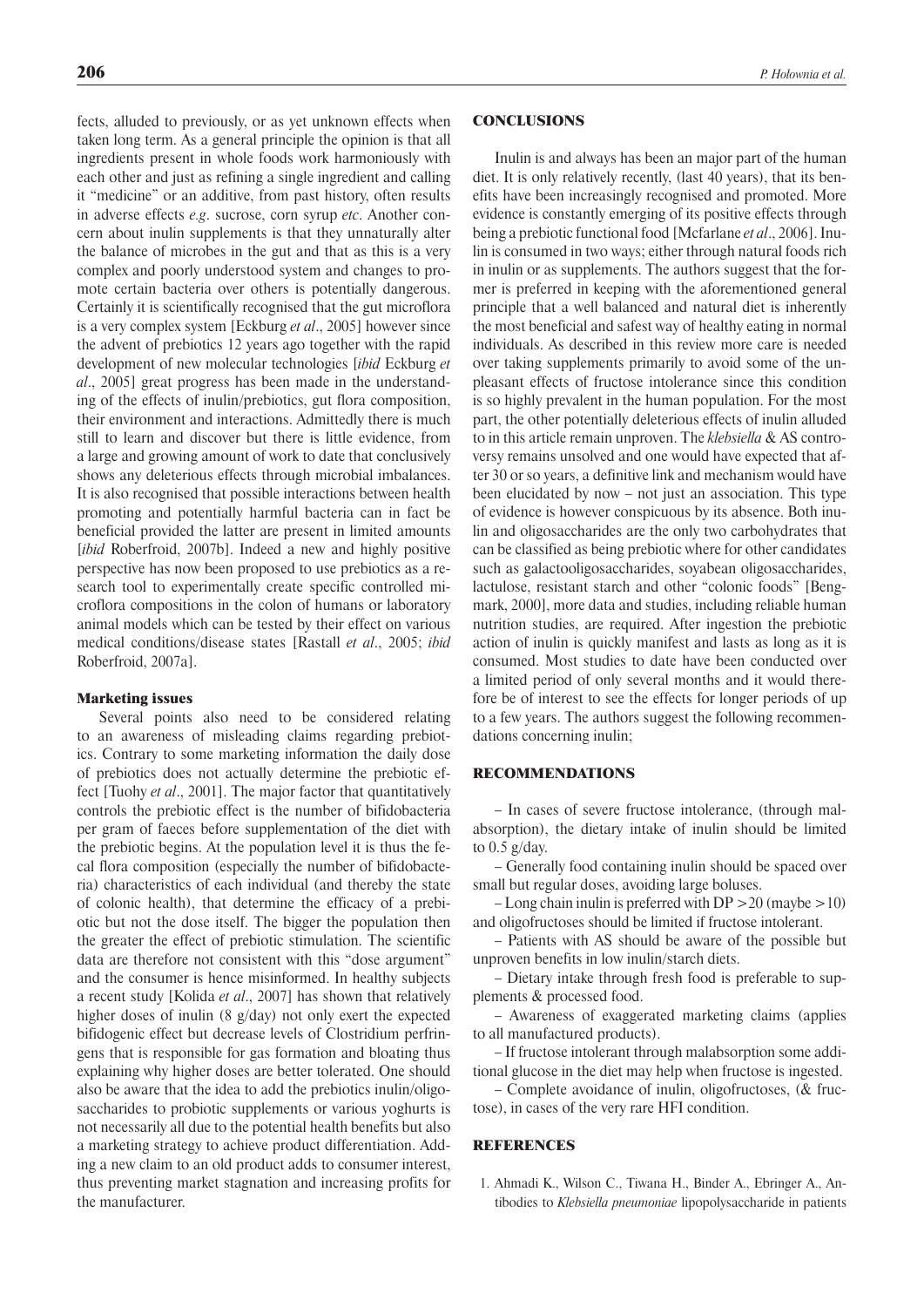- 2. Amor B., Toubert A., Can the Klebsiella story in ankylosing spondylitis be laid to rest? 1997, *in:* Controversies in Rheumatology, (eds. Isenberg D.A., Tucker L.B.). Martin Dunitz, Distributed by Mosby St Louis, Chapter 10, pp. 97–104.
- 3. Anderson A.D.G., McNaught C.E., Jain P.K, MacFie J., Randomised clinical trial of synbiotic therapy in elective surgical patients. Gut, 2004, 53, 241–245.
- 4. Appelboom T., Durez P., Effect of milk product deprivation on spondyloarthropathy. Ann. Rheum. Dis., 1994, 53, 481–482.
- 5. Ardicoglu O., Atay M.B., Ataoglu H., Etiz N., Ozenci H., Ig A antibodies to klebsiella in ankylosing spondylitis. Clin. Rheumatol., 1996, 15, 573–576.
- 6. Arslanoglu S., Moro G.E., Schmitt J., Tandoi L., Rizzardi S., Boehm G., Early dietary intervention with a mixture of prebiotic oligosaccharides reduces the incidence of allergic manifestations and infections during the first two years of life. J. Nutr., 2008, 138, 1091–1095.
- 7. Ascherio A., Munger K.L., Environmental risk factors for multiple sclerosis. Part II: Noninfectious factors. Ann Neurol., 2007, 61, 504–513.
- 8. Bacchetta J., Villard F., Vial T., Dubourg L., Bouvier R., Kassai B., Cochat P., 'Renal hypersensitivity' to inulin and IgA nephropathy. Pediatr. Nephrol., 2008, 23, 1883–1885.
- 9. Bartosch S., Woodmansey E.J., Paterson J.C., McMurdo M.E., Macfarlane G.T., Microbiological effects of consuming a synbiotic containing *Bifidobacterium bifidum, Bifidobacterium lactis*, and oligofructose in elderly persons, determined by real-time polymerase chain reaction and counting of viable bacteria. Clin. Infect. Dis., 2005, 40, 28–37.
- 10. Bengmark S., Colonic food: pre- and probiotics. Am. J. Gastroenterol., 2000, 95, S5–7.
- 11. Bengmark S., Martindale R., Prebiotics and synbiotics in clinical medicine. Nutr. Clin. Pract., 2005, 20, 244–261.
- 12. Berlin T., Zandman-Goddard G., Blank M., Matthias T., Pfeiffer S., Weis I., Toubi E., Singh S., Asherson R., Fraser A., Gilburd B., Sapir T., Levy Y., Lukac J., Rozman B., Kveder K., Shoenfeld Y., Autoantibodies in nonautoimmune individuals during infections. Ann. N. Y. Acad. Sci., 2007, 1108, 584–593.
- 13. Boehm G., Lidestri M., Casetta P., Jelinek J., Negretti F., Stahl B., Marini A., Supplementation of a bovine milk formula with an oligosaccharide mixture increases counts of faecal bifidobacteria in preterm infants. Arch. Dis. Child. Fetal Neonatal Ed., 2002, 86, F178-F181.
- 14. Born P., Carbohydrate malabsorption in patients with non-specific abdominal complaints. World J. Gastroenterol., 2007, 13, 5687–5691.
- 15. Bouhnik Y., Vahedi K., Achour L., Attar A., Salfati J., Pochart P., Marteau P., Flourié B., Bornet F., Rambaud J.C., Short-chain fructo-oligosaccharide administration dose-dependently increases fecal Bifidobacteria in healthy humans. J. Nutr., 1999, 129, 113–116.
- 16. Briet F., Achour L., Flourie B., Beaugerie L., Pellier P., Franchisseur C., Bornet F., Rambaud J.C., Symptomatic response to varying levels of fructo-oligosaccharides consumed occasionally or regularly. Eur. J. Clin. Nutr., 1995, 49, 501–507.
- 17. British Nutrition Foundation 2007 at [http://www.nutrition.org. uk/home.asp?siteId=43&sectionId=1495&subSectionId=1479 &parentSection=304&which=4#2003].
- 18. Brown M.A., Breakthroughs in genetic studies of ankylosing spondylitis. Rheumatology, 2008, 47, 132–137.
- 19. Bruhwyler J., Carreer F., Demanet E., Jacobs H., Digestive tolerance of inulin-type fructans: a double-blind, placebo-controlled, cross-over, dose-ranging, randomized study in healthy volunteers. Int. J. Food Sci. Nutr., 2008, 59, 1–11.
- 20. Cameron F.H., Russell P.J., Easter J.F., Wakefield D., March L., Failure of *Klebsiella pneumoniae* antibodies to cross-react with peripheral blood mononuclear cells from patients with ankylosing spondylitis. Arthritis Rheum., 1987, 30, 300–305.
- 21. Carabin I.G., Flamm W.G., Evaluation of safety of inulin and oligofructose as dietary fiber. Regul Toxicol Pharmacol., 1999, 30, 268–282.
- 22. Casiraghi M.C., Canzi E., Zanchi R., Donati E, Villa L., Effects of a synbiotic milk product on human intestinal ecosystem. J. Appl. Microbiol., 2007, 103, 499–506.
- 23. Cherbut C., Inulin and oligofructose in the dietary fibre concept. Br. J. Nutr., 2002, 87, S159–162.
- 24. Chourasia M.K., Jain S.K., Polysaccharides for colon targeted drug delivery. Drug Deliv., 2004, 11, 129–48.
- 25. Clegg. D.O., Treatment of ankylosing spondylitis. J. Rheumatol., 2006, 78, 24–31.
- 26. Clevenger M.A., Turnbull D., Inoue H., Enomoto M., Allen J.A., Henderson L.M., Jones E., Toxicological evaluation of neosugar: genotoxicity, carcinogenicity, and chronic toxicity. Int. J. Toxicol., 1988, 7, 643–662.
- 27. Cooper R., Fraser S.M., Sturrock R.D., Gemmell C.G., Raised titres of anti-klebsiella IgA in ankylosing spondylitis, rheumatoid arthritis, and inflammatory bowel disease. Br. Med. J. (Clin. Res. Ed.), 1988, 296, 1432–1434.
- 28. Coussement P.A.A., Inulin and oligofructose: Safe intakes and legal status J. Nutr., 1999, 129, 1412–1417.
- 29. Crittenden R.G., Morris L.F., Harvey M.L., Tran L.T., Mitchell H.L., Playne M.J., Selection of a Bifidobacterium strain to complement resistant starch in a synbiotic yoghurt. J. Appl. Microbiol., 2001, 90, 268–278.
- 30. Crow, ©2001 The Healing Crow, Inc. [http://www.healingcrow. com/ferfun/conspiracy/conspiracy.html].
- 31. Davidson M.H., Maki K.C., Effects of dietary inulin on serum lipids. J. Nutr., 1999, 129, 1474S-1477S.
- 32. Donovan P., Monday, December 10, 2007 at [http://www.naturalnews.com/022356.html].
- 33. Ebringer R., Cawdell D.R., Cowling P., Ebringer A., *Klebsiella pneumoniae*. Ann. Rheum. Dis., 1978, 37, 577.
- 34. Ebringer A., The relationship between Klebsiella infection and ankylosing spondylitis. Baillieres Clin. Rheumatol., 1989, 3, 321– –338.
- 35. Ebringer A., Ankylosing spondylitis is caused by Klebsiella. Evidence from immunogenetic, microbiologic, and serologic studies. Rheum. Dis. Clin. North Am., 1992, 18, 105–121.
- 36. Ebringer A., Wilson C., The use of a low starch diet in the treatment of patients suffering from ankylosing spondylitis. Clin. Rheumatol., 1996, 15, 62–66.
- 37. Ebringer A., Rashid T., B27 disease is a new autoimmune disease that affects millions of people. Ann. N. Y. Acad. Sci., 2007a, 1110, 112–120.
- 38. Ebringer A., Rashid T., Tiwana H., Wilson C., A possible link between Crohn's disease and ankylosing spondylitis via Klebsiella infections. Clin. Rheumatol., 2007b, 26, 289–297.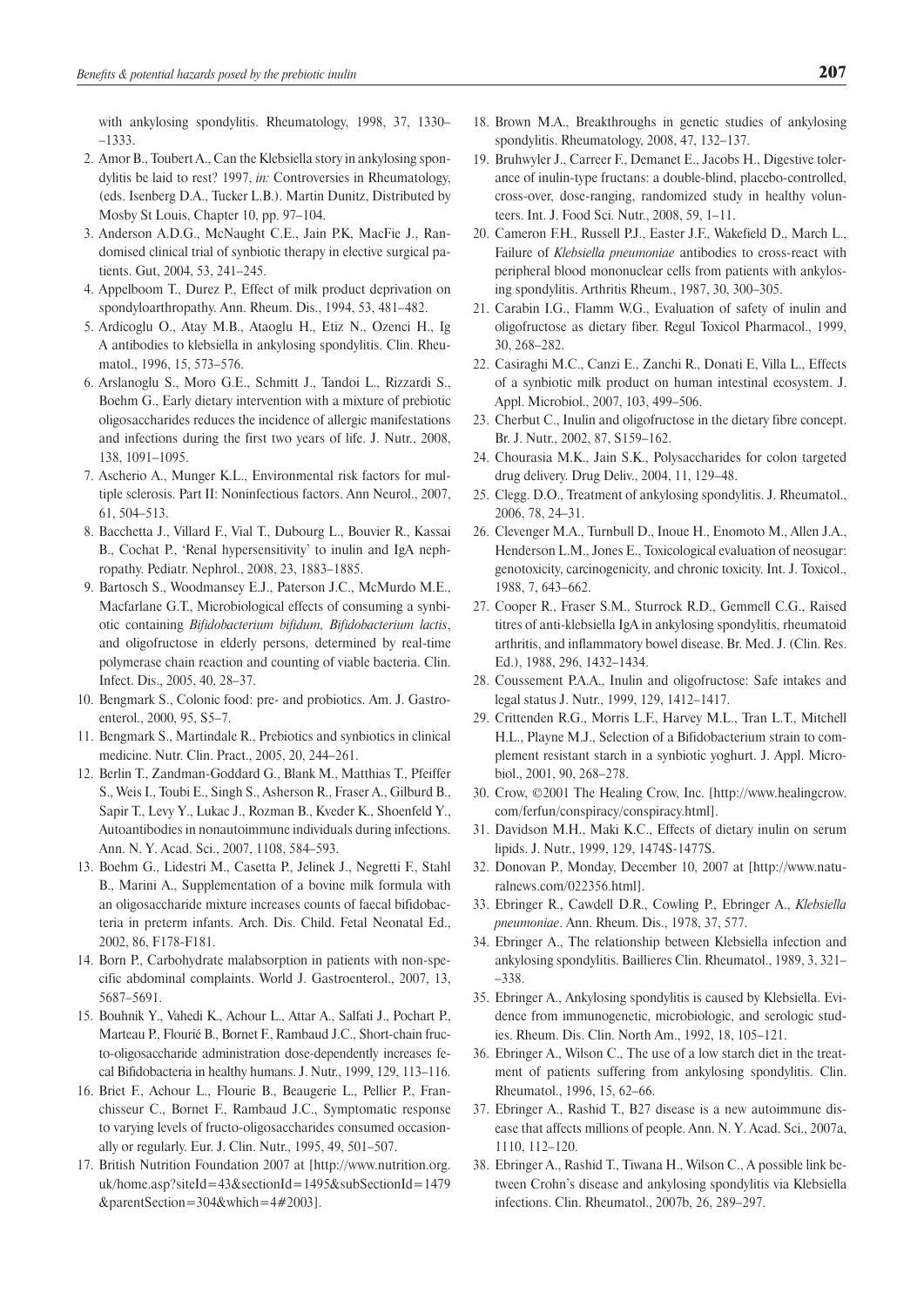- 39. Eckburg P.B., Bik E.M., Bernstein C.N., Purdom E., Dethlefsen L., Sargent M., Gill S.R., Nelson K.E., Relman D.A. Diversity of the human intestinal microbial flora. Science, 2005, 308, 1635–1638.
- 40. Edmonds J., Macauley D., Tyndall A., Liew M., Alexander K., Geczy A., Bashir H., Lymphocytotoxicity of anti-Klebsiella antisera in ankylosing spondylitis and related arthropathies: patient and family studies. Arthritis Rheum., 1981, 24, 1–7.
- 41. Elmer G.W., Surawicz C.M., McFarland L.V., Biotherapeutic agents: A neglected modality for the treatment and prevention of selected intestinal and vaginal infections. JAMA., 1996, 275, 870–876.
- 42. Emenaker N.J., Calaf G.M., Cox D., Basson M.D., Qureshi N., Short-chain fatty acids inhibit invasive human colon cancer by modulating uPA, TIMP-1, TIMP-2, Mutant p53, Bcl-2, Bax, p21 and PCNA protein expression in an *in vitro* cell culture model. J. Nutr., 2001, 131, 3041S-3046S.
- 43. Food and Drug Administration (FDA) 2002 at [http://www.accessdata.fda.gov/scripts/fcn/gras\_notices/219363A.PDF].
- 44. Fooks L.J., Gibson G.R., Probiotics as modulators of the gut flora. Br. J. Nutr, 2002, 88, S39–49.
- 45. Franck A., Technological functionality of inulin and oligofructose. Br. J. Nutr, 2002, 87, S287–291.
- 46. Franck A., Inulin. 2006, *in:* Food Polysaccharides and Their Applications, Second Edition, Chapter 10, (eds. Alistair M. Stephen A.M., Williams P.A.). CRC Press, p. 338.
- 47. Franck P., Moneret-Vautrin D.A., Morisset M., Kanny G., Megret-Gabeaux M.L., Olivier J.L., Anaphylactic reaction to inulin: first identification of specific IgEs to an inulin protein compound. Int. Arch. Allergy Immunol., 2005, 136, 155–158.
- 48. Furrie E., Macfarlane S., Kennedy A., Cummings J.H., Walsh S.V., O'Neil D.A., Macfarlane G.T., Synbiotic therapy (Bifidobacterium longum/Synergy 1) initiates resolution of inflammation in patients with active ulcerative colitis: a randomised controlled pilot trial. Gut, 2005, 54, 242–249.
- 49. Gay-Crosier F., Schreiber G., Hauser C., Anaphylaxis from inulin in vegetables and processed food. N. Engl. J. Med., 2000, 342, 1372.
- 50. Georgopoulos K., Dick W.C., Goodacre J.A., Pain R.H., A reinvestigation of the cross-reactivity between Klebsiella and HLA-B27 in the aetiology of ankylosing spondylitis. Clin. Exp. Immunol., 1985, 62, 662–671.
- 51. Geczy A.F., Yap J., A survey of isolates of *Klebsiella pneumoniae* which cross-react with HLA-B27-associated cell-surface structure on the lymphocytes of patients with ankylosing spondylitis. J. Rheumatol., 1982, 9, 97–100.
- 52. Gibson G.R., Wang X., Regulatory effects of bifidobacteria on the growth of other colonic bacteria. J. Appl. Bacteriol., 1994, 77, 412–420.
- 53. Gibson G.R., Roberfroid M.B., Dietary modulation of the human colonic microbiota: Introducing the concept of prebiotics. J. Nutr., 1995, 125, 1401–1412.
- 54. Gibson G.R., Beatty E.R., Wang X., Cummings J.H., Selective stimulation of bifidobacteria in the human colon by oligofructose and inulin. Gastroenterology, 1995, 108, 975–982.
- 55. Gottschall E., © 2005 Breaking the Vicious Cycle; Specific Carbohydrate Diet™ [http://www.breakingtheviciouscycle.info/ knowledge\_base/kb/inulin.htm].
- 56. Guarner F., Studies with inulin-type fructans on intestinal infections, permeability, and inflammation. J. Nutr., 2007, 137, 2568S-2571S.
- 57. Halliday J., East needs education on healthy concepts: Beneo Orafti. 2008 at [http://www.nutraingredients.com/Industry/Eastneeds-education-on-healthy-concepts-Beneo-Orafti].
- 58. Hachulla E., Houvenagel E., Mingui A., Vincent G., Laine A., Reactive arthritis after hepatitis B vaccination. J. Rheumatol., 1990, 17, 1250–1251.
- 59. Haskey N., Dahl W.J., Synbiotic therapy improves quality of life and reduces symptoms in pediatric ulcerative colitis. ICAN: Infant, Child, & Adolescent Nutr., 2009, 1, 88–93.
- 60. Hassan W., Oldham R., Reiter's syndrome and reactive arthritis in health care workers after vaccination. BMJ, Jul 1994, 309, 94.
- 61. Helliwell P.A., Richardson M., Affleck J., Kellett G.L., Stimulation of fructose transport across the intestinal brush-border membrane by PMA is mediated by GLUT2 and dynamically regulated by protein kinase C. Biochem J., 2000, 350, 149–154.
- 62. Hunter T., Harding G.K., Kaprove R.E., Schroeder M.L., Fecal carriage of various Klebsiella and Enterobacter species in patients with active ankylosing spondylitis. Arthritis Rheum., 1981, 24, 106–108.
- 63. Hvatum M., Kanerud L., Hällgren R., Brandtzaeg P., The gut– joint axis: cross reactive food antibodies in rheumatoid arthritis. Gut, 2006, 55, 1240–1247.
- 64. Jain P.K., McNaught C.E., Anderson A.D., MacFie J., Mitchell C.J., Influence of synbiotic containing *Lactobacillus acidophilus* La5, *Bifidobacterium lactis* Bb 12, *Streptococcus thermophilus*, *Lactobacillus bulgaricus* and oligofructose on gut barrier function and sepsis in critically ill patients: a randomised controlled trial. Clin. Nutr., 2004, 23, 467–475.
- 65. Kapoor A.K., Khanna S., Das S.K., Agrawal S., Bhushan V., Possible role of streptokinase-induced delayed hypersensitivity and eosinophilia in pathogenesis of ankylosing spondylitis. Indian J. Pathol. Microbiol., 1993, 36, 277–281.
- 66. Kaur N., Gupta A.K., Applications of inulin and oligofructose in health and nutrition. J. Biosci, 2002, 27, 703–714.
- 67. Khan M.A., Ankylosing Spondylitis: the Facts, 2002a, 1st edition, Oxford University Press, Oxford, pp. 1–193.
- 68. Khan M.A., Update on spondyloarthropathies. Ann. Intern. Med., 2002b, 136, 896–907.
- 69. Khan MA., Akkoc N., Ten key recommendations for the management of ankylosing spondylitis. Nat. Clin. Pract. Rheumatol., 2006, 2, 468–469.
- 70. Kinsella T.D., Lanteigne C., Fritzler M.J., Lewkonia R.M., Absence of impaired lymphocyte transformation to Klebsiella spp. in ankylosing spondylitis. Ann. Rheum. Dis., 1984, 43, 590–593.
- 71. Kleessen B., Sykura B., Zunft H.J., Blaut M., Effects of inulin and lactose on fecal microflora, microbial activity, and bowel habit in elderly constipated persons. Am. J. Clin. Nutr., 1997, 65, 1397–1402.
- 72. Kolida S., Gibson G.R., Prebiotic capacity of inulin-type fructans. J. Nutr., 2007, 137, 2503S-2506S.
- 73. Kolida S., Meyer D., Gibson G.R., A double-blind placebo-controlled study to establish the bifidogenic dose of inulin in healthy humans. Eur. J. Clin. Nutr., 2007, 61, 1189–1195.
- 74. Kotzampassi K., Giamarellos-Bourboulis E.J., Voudouris A., Kazamias P., Eleftheriadis E., Benefits of a synbiotic formula (Synbiotic 2000Forte) in critically Ill trauma patients: early results of a randomized controlled trial. World J. Surg., 2006, 30, 1848–1855.
- 75. van-Kregten E., Huber-Bruning O., Vandenbroucke J.P., Willers J.M., No conclusive evidence of an epidemiological relation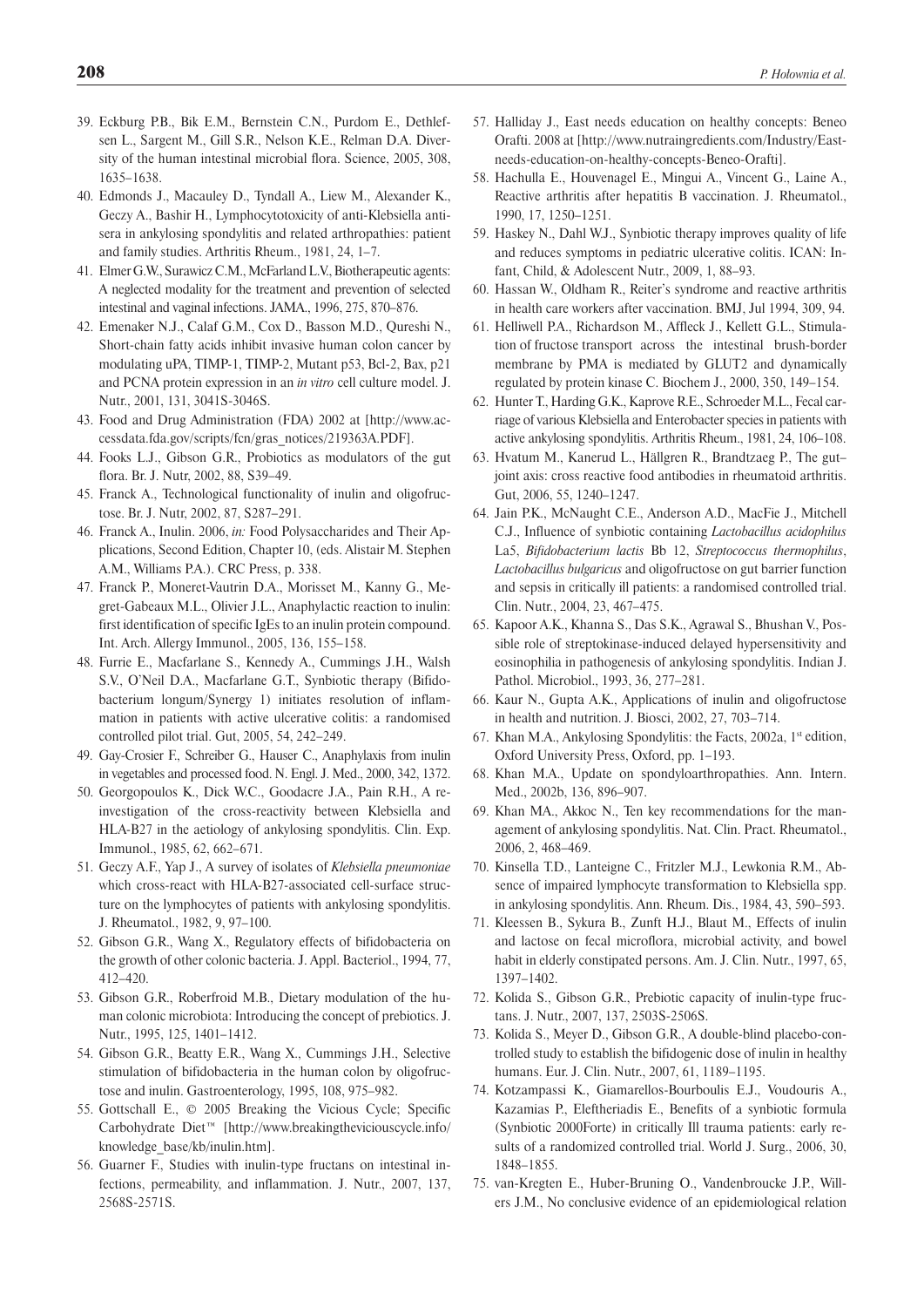between Klebsiella and ankylosing spondylitis. J. Rheumatol., 1991, 18, 384–388.

- 76. Kuberski T.T., Morse H.G., Rate R.G., Bonnell M.D., Increased recovery of Klebsiella from the gastrointestinal tract of Reiter's syndrome and ankylosing spondylitis patients. Rheumatology, 1983, 22, 85–90.
- 77. Lahesmaa R., Skurnik M., Vaara M., Leirisalo-Repo M., Nissila M., Granfors K., Toivanen P., Molecular mimickry between HLA B27 and Yersinia, Salmonella, Shigella and Klebsiella within the same region of HLA alpha 1-helix. Clin. Exp. Immunol., 1991, 86, 399–404.
- 78. Lahesmaa R., Skurnik M., Toivanen P., Molecular mimicry: any role in the pathogenesis of spondyloarthropathies? Immunol. Res., 1993, 12, 193–208.
- 79. Lamarque D., Van Nhieu J.T., Breban M., Bernardeau C., Martin-Garcia N., Szepes Z., Delchier J.C., Whittle B., Claudepierre P., Lymphocytic infiltration and expression of inducible nitric oxide synthase in human duodenal and colonic mucosa is a characteristic feature of ankylosing spondylitis. J. Rheumatol., 2003, 30, 2428–2436.
- 80. Leenen C.H.M., Dieleman L.A., Inulin and oligofructose in chronic inflammatory bowel disease. J. Nutr., 2007, 137, 2572S-2575S.
- 81. Letexier D., Diraison F., Beylot M., Addition of inulin to a moderately high-carbohydrates diet reduces hepatic lipogenesis and plasma triacylglycerol concentrations in humans. Am. J. Clin. Nutr., 2003, 77, 559–564.
- 82. Lindsay J.O., Whelan K., Stagg A.J., Gobin P., Al-Hassi H.O., Rayment N., Kamm M.A., Knight S.C., Forbes A., Clinical, microbiological, and immunological effects of fructo-oligosaccharide in patients with Crohn's disease. Gut, 2006, 55, 348–355.
- 83. Loh G., Eberhard M., Brunner R.M., Hennig U., Kuhla S., Kleessen B., Metges C.C., Inulin alters the intestinal microbiota and short-chain fatty acid concentrations in growing pigs regardless of their basal diet. J. Nutr., 2006, 136, 1198–1202.
- 84. van-Loo J., Coussement P., de-Leenheer L., Hoebregs H., Smits G., On the presence of inulin and oligofructose as natural ingredients in the western diet. Crit. Rev. Food Sci. Nutr., 1995, 35, 525–552.
- 85. Macfarlane S., Macfarlane G.T., Composition and metabolic activities of bacterial biofilms colonizing food residues in the human gut. Appl. Envir. Microbiol., 2006a, 72, 6204–6211.
- 86. Macfarlane S., Macfarlane GT., Cummings J.H., Review article: prebiotics in the gastrointestinal tract. Aliment. Pharmacol. Ther, 2006b, 24, 701–714.
- 87. MacLean I.L., Archer J.R., Cawley M.I., Kidd B.L., O'Hara B.P., Pegley F.S., Thompson P.W., Immune complexes in ankylosing spondylitis. Ann. Rheum. Dis., 1992, 51, 83–86.
- 88. Mäki-Ikola O., Hällgren R., Kanerud L., Feltelius N., Knutsson L., Granfors K., Enhanced jejunal production of antibodies to Klebsiella and other Enterobacteria in patients with ankylosing spondylitis and rheumatoid arthritis. Ann. Rheum. Dis., 1997a, 56, 421–425.
- 89. Mäki-Ikola O., Leirisalo-Repo M., Turunen U., Granfors K., Association of gut inflammation with increased serum IgA class Klebsiella antibody concentrations in patients with axial ankylosing spondylitis (AS): implication for different aetiopathogenetic mechanisms for axial and peripheral AS? Ann. Rheum. Dis., 1997b, 56, 180–183.
- 90. Mielants H., De-Vos M., Goemaere S., Schelstraete K., Cuvelier C, Goethals K., Maertens M., Ackerman C., Veys E.M., Intestinal mucosal permeability in inflammatory rheumatic diseases. II. Role of disease. J. Rheumatol., 1991, 18, 394–400.
- 91. Miyauchi S., Gopal E., Fei Y-J., Ganapathy V., Functional identification of SLC5A8, a tumor suppressor down-regulated in colon cancer, as a Na+-coupled transporter for short-chain fatty acids. J. Biol. Chem., 2004, 279, 13293–13296.
- 92. Moro G., Arslanoglu S., Stahl B., Jelinek J., Wahn U., Boehm G.A., mixture of prebiotic oligosaccharides reduces the incidence of atopic dermatitis during the first six months of age. Arch. Dis. Child., 2006, 91, 814–819.
- 93. Moshfegh A.J., Friday J.E., Goldman J.P., Chug Ahuja J.K.j, Presence of inulin and oligofructose in the diets of Americans. J. Nutr., 1999, 129, 1407–1411.
- 94. Natren 2003 web site; [http://store.natren.com/Merchant2/ merchant.mvc?Store\_Code=N&Screen=CTGY&Category\_ Code=advice].
- 95. Niness K., Inulin and oligofructose: What are they? J. Nutr., 1999, 129, 1402S-1406S.
- 96. Ochuba G.U., von-Riesen V.L., Fermentation of polysaccharides by Klebsielleae and other facultative bacilli. Appl. Envir. Microbiol., 1980, 39, 988–992.
- 97. Olah O., Belagyi T., Poto L., Romics L., Jr., Bengmark S., Synbiotic control of inflammation and infection in severe acute pancreatitis: a prospective, randomized, double blind study. Hepatogastroenterology, 2007, 54, 590–594.
- 98. Ogrendik M., Treatment of ankylosing spondylitis with moxifloxacin. South. Med. J., 2007, 100/4, 366–370.
- 99. Olivieri I., Gemignani G., Christou C., Semeria R., Giustarini S., Pasero G., The triggering role of physical injury in the onset of peripheral arthritis in seronegative spondyloarthropathy. Rheumatol. Int., 1991, 10, 251–253.
- 100. O'Mahony M., Anderson N., Nuki G., Ferguson A., Systemic and mucosal antibodies to Klebsiella in patients with ankylosing spondylitis and Crohn's disease. Ann. Rheum. Dis., 1992, 51, 1296–1300.
- 101. Pollanen R., Sillat T., Pajarinen J., Levon J., Kaivosoja E., Konttinen Y.T., Microbial antigens mediate HLA-B27 diseases via TLRs. J. Autoimmun., 2009, 32, 172–177.
- 102. Rao S., Srinivasjois R., Patole S., Prebiotic supplementation in full-term neonates: A systematic review of randomized controlled trials. Arch. Pediatr. Adolesc. Med., 2009, 163, 755– –764.
- 103. Rashid T., Ebringer A., Ankylosing spondylitis is linked to Klebsiella – the evidence. Clin. Rheumatol., 2007a, 26, 858–864.
- 104. Rashid T., Ebringer A., Rheumatoid arthritis is linked to Proteus – the evidence. Clin. Rheumatol., Jul 2007b, 26, 1036–1043.
- 105. Rastall R.A., Gibson G.R., Gill H.S., Guarner F., Klaenhammer T.R., Pot B., Reid G., Rowland I.R., Sanders M.E., Modulation of the microbial ecology of the human colon by probiotics, prebiotics and synbiotics to enhance human health: an overview of enabling science and potential applications. FEMS Microbiol. Ecol., 2005, 52, 145–152.
- 106. Rayes N., Seehofer D., Hansen S., Boucsein K., Muller A.R., Serke S., Bengmark S., Neuhaus P., Early enteral supply of lactobacillus and fiber versus selective bowel decontamination: a controlled trial in liver transplant recipients. Transplantation, 2002a, 74, 123–127.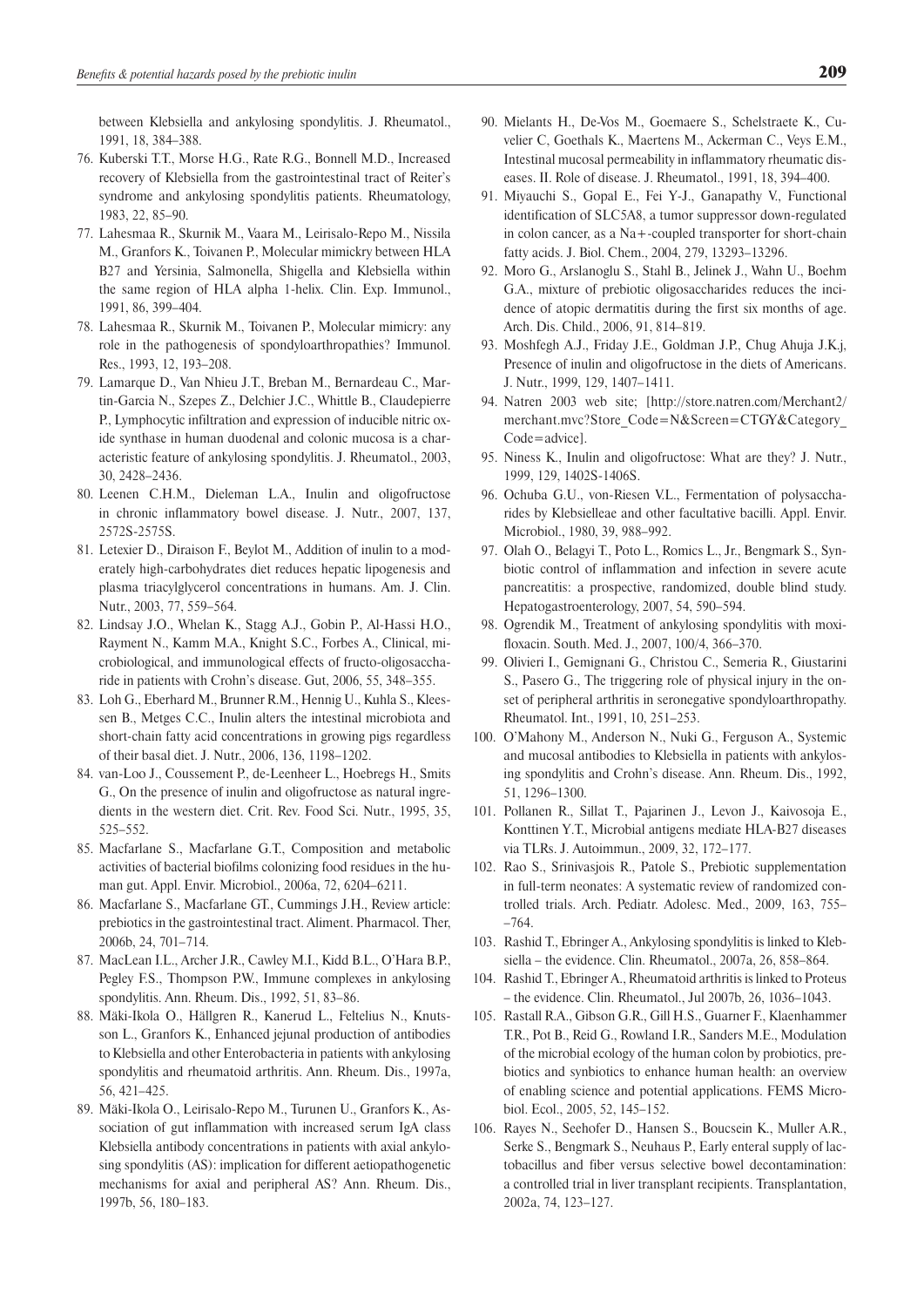- 107. Rayes N., Seehofer D., Muller A.R., Hansen S., Bengmark S., Neuhaus P., Influence of probiotics and fibre on the incidence of bacterial infections following major abdominal surgery – results of a prospective trial. Z. Gastroenterol., 2002b, 40, 869–876.
- 108. Roberfroid M.B., Van Loo J.A.E., Gibson G.R., The bifidogenic nature of chicory inulin and its hydrolysis products. J. Nutr., 1998, 128, 11–19.
- 109. Roberfroid M.B., Caloric value of inulin and oligofructose. J. Nutr., 1999, 129, 1436.
- 110. Roberfroid M.B., Inulin-type fructans: Functional food ingredients. J. Nutr., 2007a, 137, 2493S-2502S.
- 111. Roberfroid M., Prebiotics: The concept revisited. J. Nutr., 2007b, 137, 830S–837S.
- 112. Rossi M., Corradini C., Amaretti A., Nicolini M., Pompei A., Zanoni S., Matteuzzi D., Fermentation of fructooligosaccharides and inulin by Bifidobacteria: a comparative study of pure and fecal cultures. Appl. Envir. Microbiol., 2005, 71, 6150– –6158.
- 113. Rowley A.H., Baker S.C., Orenstein J.M., Shulman S.T., Searching for the cause of Kawasaki disease – cytoplasmic inclusion bodies provide new insight. Nat. Rev. Microbiol., 2008, 6, 394–401.
- 114. Rumessen J.J., Fructose and related food carbohydrates. Sources, intake, absorption, and clinical implications. Scand. J. Gastroenterol., 1992, 27, 819–828.
- 115. Rumessen J.J., Gudmand-Hoyer E., Fructans of chicory: intestinal transport and fermentation of different chain lengths and relation to fructose and sorbitol malabsorption. Am. J. Clin. Nutr., 1998, 68, 357–364.
- 116. Russell A.S., Suarez Almazor M.E., Ankylosing spondylitis is not caused by Klebsiella. Rheum. Dis. Clin. North Am., 1992, 18, 95–104.
- 117. Scholz-Ahrens K.E., Schrezenmeir F., Inulin and oligofructose and mineral metabolism: The evidence from animal trials. J. Nutr., 2007, 137, 2513S-2523S.
- 118. Schwimmbeck P.L., Yu D.T., Oldstone M.B., Autoantibodies to HLA B27 in the sera of HLA B27 patients with ankylosing spondylitis and Reiter's syndrome. Molecular mimicry with Klebsiella pneumoniae as potential mechanism of autoimmune disease. J. Exp. Med., 1987, 166, 173.
- 119. Sheehan N.J., The ramifications of HLA-B27. J. R. Soc. Med., 2004, 97, 10 -14.
- 120. Shepherd S.J., Gibson P.R., Fructose malabsorption and symptoms of irritable bowel syndrome: guidelines for effective dietary management. J. Am. Diet Assoc., 2006, 106, 1631–1639.
- 121. Singh B., Milton J.D., Woodrow J.C., Ankylosing spondylitis, HLA-B27, and Klebsiella: a study of lymphocyte reactivity of anti-Klebsiella sera. Ann. Rheum. Dis., 1986, 45, 190–197.
- 122. Smieja M., MacPherson D.W., Kean W., Schmuck M.L, Goldsmith C.H., Buchanan W., Hart L.E., Mahony J.B., Randomised, blinded, placebo controlled trial of doxycycline for chronic seronegative arthritis. Ann. Rheum. Dis., 2001, 60, 1088–1094.
- 123. Spondylitis Association of America © 2009 All Rights Reserved [http://www.spondylitis.org/about/diet\_lowstarch.aspx].
- 124. Sprenkels S.H., Van-Kregten E., Feltkamp T.E., IgA antibodies against Klebsiella and other Gram-negative bacteria in ankylosing spondylitis and acute anterior uveitis. Clin. Rheumatol., 1996, 15, 48–51.
- 125. Starling S., Prebiotics going strong despite price rise: Nutra Ingredients.com 2009 at [http://www.nutraingredients.com/ Industry/Prebiotics-going-strong-despite-price-rise].
- 126. Stebbings S., Munro K., Simon M.A., Tannock G., Highton J., Harmsen H., Welling G., Seksik P., Dore J., Grame G., Tilsala-Timisjarvi A., Comparison of the faecal microflora of patients with ankylosing spondylitis and controls using molecular methods of analysis. Rheumatology, 2002, 41, 1395–1401.
- 127. Stewart M.L., Timm D.A., Slavin J.L., Fructooligosaccharides exhibit more rapid fermentation than long-chain inulin in an *in vitro* fermentation system. Nutr. Res., 2008, 28, 329– –334.
- 128. Stone M.A., Payne U., Schentag C., Rahman P., Pacheco-Tena C., Inman R.D., Comparative immune responses to candidate arthritogenic bacteria do not confirm a dominant role for Klebsiella pneumonia in the pathogenesis of familial ankylosing spondylitis. Rheumatology, 2004, 43, 148–155.
- 129. Strieder T.G., Wenzel B.E., Prummel M.F., Tijssen J.G.,Wiersinga W.M., Increased prevalence of antibodies to enteropathogenic Yersinia enterocolitica virulence proteins in relatives of patients with autoimmune thyroid disease. Clin. Exp. Immunol., 2003, 132, 278–282.
- 130. Szponar L., Sekula W., Rychlik E., Oltarzewski M., Figurska K., Household Food Consumption and Anthropometric Survey. 2003, National Food and Nutrition Institute, Warsaw, Poland, pp. 216–219 (in Polish).
- 131. Tenembaum S., Chitnis T., Ness J., Hahn J.S., Acute disseminated encephalomyelitis for the International Pediatric MS Study Group. Neurology, 2007, 68, S23–S36.
- 132. Tiwana H., Walmsley R.S., Wilson C., Yiannakou J.Y., Ciclitira P.J., Wakefield A.J., Ebringer A., Characterization of the humoral immune response to Klebsiella species in inflammatory bowel disease and ankylosing spondylitis. Rheumatology, 1998, 37, 525–531.
- 133. Toivanen P., Hansen D.S., Mestre F., Lehtonen L., Vaahtovuo J., Vehma M., Möttönen T., Saario R., Luukkainen R., Nissilä M., Somatic serogroups, capsular types, and species of fecal Klebsiella in patients with Aankylosing spondylitis. J. Clin. Microbiol., 1999, 37, 2808–2812.
- 134. Topping D.L., Clifton P.M., Short-chain fatty acids and human colonic function: Roles of resistant starch and nonstarch polysaccharides. Physiol. Rev., 2001, 81, 1031–1064.
- 135. Truswell A.S., Seach J.M., Thorburn A.W., Incomplete absorption of pure fructose in healthy subjects and the facilitating effect of glucose. Am. J. Clin Nutr., 1988, 48, 1424–1430.
- 136. Tsinalis D., Thiel G.T., An easy to calculate equation to estimate GFR based on inulin clearance. Nephrol. Dial. Transplant., 2009, 24, 3055–3061.
- 137. Tuohy K.M., Kolida S., Lustenberger A.M., Gibson G.R., The prebiotic effects of biscuits containing partially hydrolysed guar gum and fructo-oligosaccharides – a human volunteer study. Br. J. Nutr., 2001, 86, 341–348.
- 138. Tuohy K., Inulin-type fructans in healthy aging. J. Nutr., 2007, 137, 2590S–2593S.
- 139. Valyshev A.V., Kirillov V.A., Kirillov D.A., Bukharin O.V., The effect of inulin on the biological properties of enterobacteria. Zh. Mikrobiol. Epidemiol. Immunobiol., 2000, 1, 79–80.
- 140. Veereman G., Pediatric applications of inulin and oligofructose. J. Nutr., 2007, 137, 2585S-2589S.